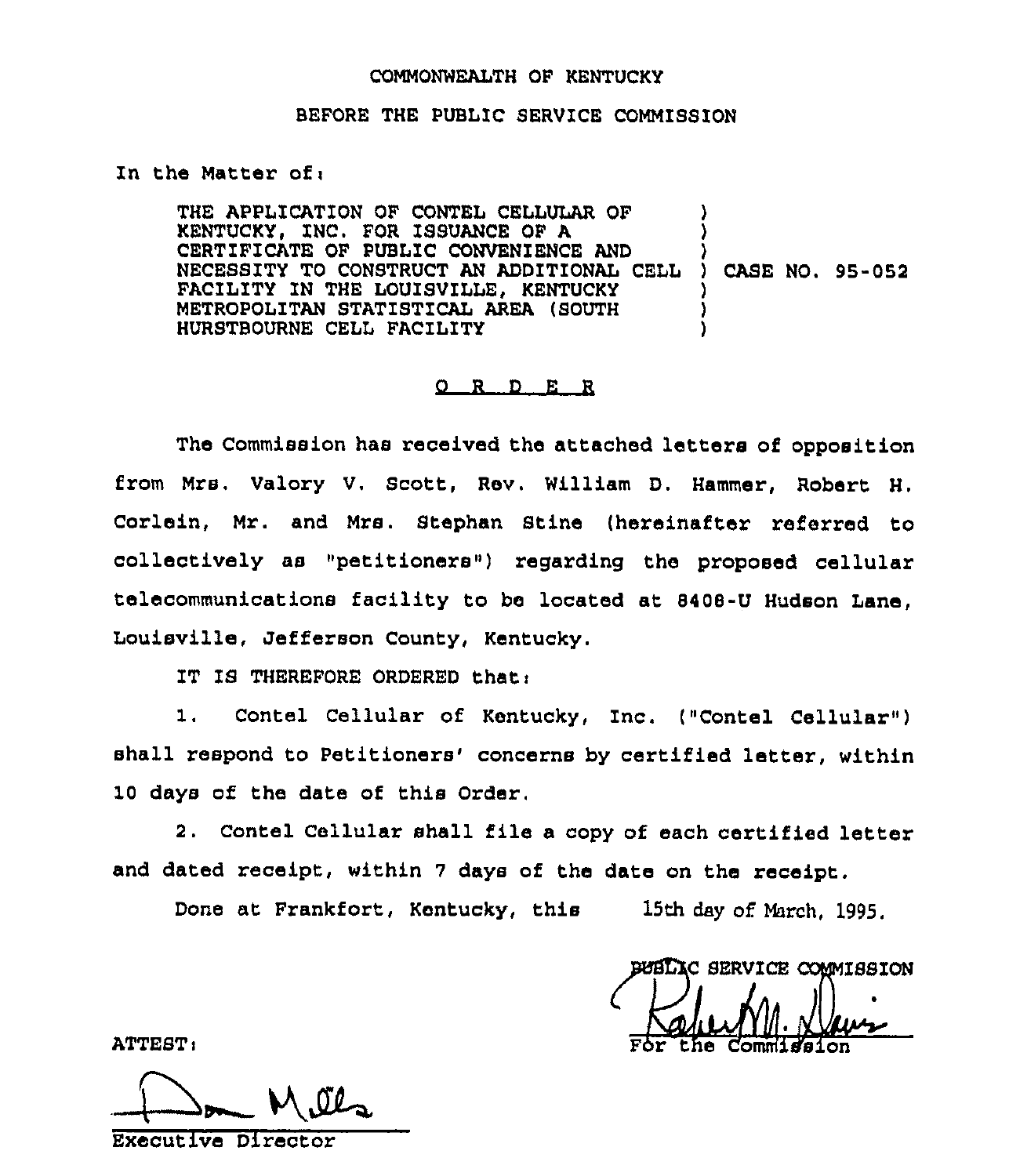**VALORY V. CCOTT 8420 HUDSON LUIE** LOUISVILLE, INNIFICANT 40291



Executive Director's Office Public Service Commission of Kentucky Post Office Box 615 Frankfort, Kentucky 40602

321 Cano Mo. 95-052 **Gentlement** 

I have been informed by W. Brent Rice, Co unsel for Contel Cellular of Ky., Inc. that they have applied to the Fublic Service Commission of Kentucky for a Certificate of Public Convenience and Necessity to construct and operate a new cell facility to provide cellular radio telecommunication service. This facility would include a tower with a total height of 199' to be located at 8408-U Hudson Lane, Louisville, Jefferson County, Mentubley.

Because this proposed tower would be within 100' of our property and practically in our back yard, it is sincerely requested permission to construct it at that location will be disapproved and denied. I fear it would lower the property values in this residential neighborhood and. would be unsightly towering above the tree tops. I am also concerned that it might adversely affect television reception for those of us who do not have Cable. That do you think?

Thanks for listening.

Yours truly,

Valory V. Scott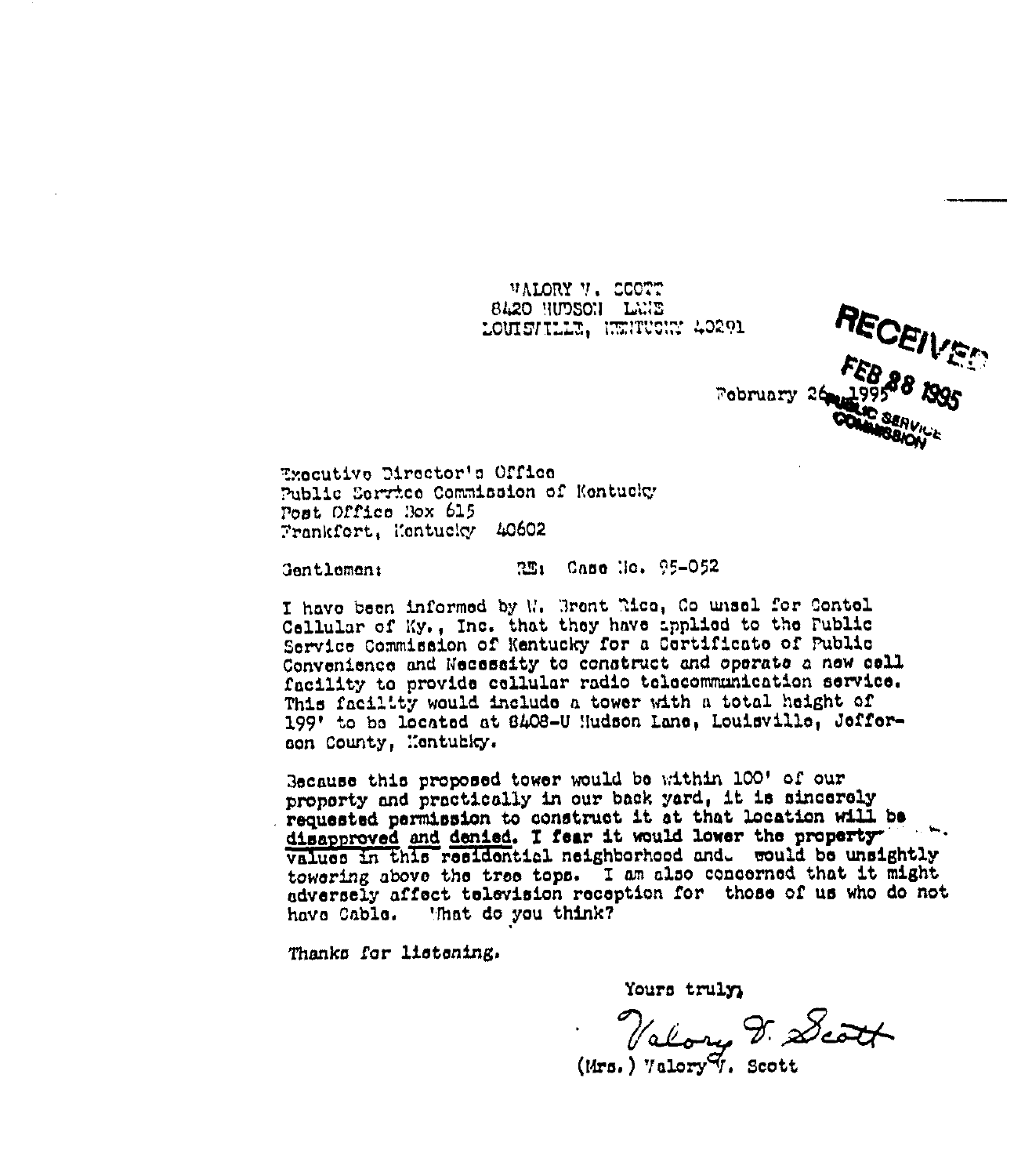

St. Gabriel the Archangel Church 8409 Hudson Lane <sub>→'t</sub>亡()ElVEL Louisville, KY 40291-1957 502-239-5481 <sup>4</sup>

'g 8 SSS February 24. 1995 Exectutive Director's Office GENERAL COUNSEL

Public Service Commission of Kentucky Post Office 8ox 615 Frankfort, KY 40602

To Whom It Nay Concern.

I am writing in reference to Case No. 95-052. A proposal to locate an approximately 199 foot tower for cellular radio communication, to be located at <sup>8408</sup> Hudson Lane, on property listed as Happy Acres Suim Club. Though I am located directly across the street at 8409 Hudson Lane, I was not offically notified since I fall a few feet outside the legal 500 foot radius from the tower. Neighbors who are also members of the congregation showed me copies of their letter of notification.

In addition to the obvious concern of locating such a tower in a residential neighborhood. I have concerns for the safety of the 180 students enrolled in our school. I have received assurances that there are no concern regarding emissions or transmission from the tower, however, my concern for safety focuses on the natural attraction of youth to the challenge of climbing such a structure. Even with surrounding fences, as a pastor I remain concerned by locating such a structure so close to a grade school as well as the aesthetics of locating such a tower so near our sanctuary.

Since we were not even acknowledged on any of the maps used in the mailing, I wanted the commision to make sure it was aware that the proposed tower would be located so near a large grade school as well as a 5000 member congregation.

Sincerely,

Key. William Dobrom

Rev. William D. Hammer Pastor

and the second second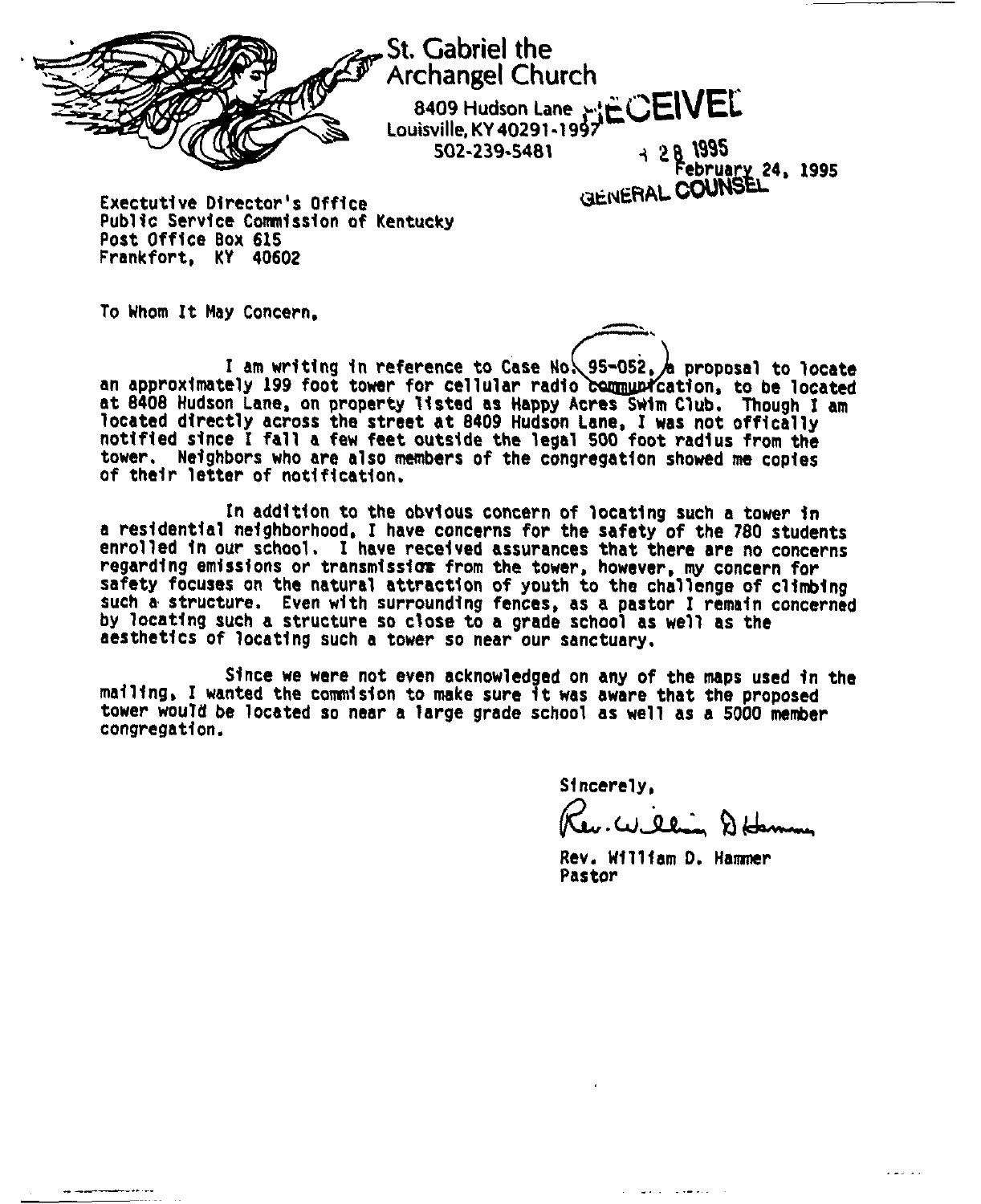## **RECEIVE**

# **RECEIVED**

MAM UZ 1995 PUBLIC SERVILL<br>COMMISSION<br>ERAL CONNSEI February 18, 1995

**MAR 01 1995** 

## GENERAL NERAi COUNSEL

Executive Director's Office Public Service Commission of Kentucky .Re: Case Ho 95-052

We have received a letter from a firm in Lexington that<br>is counsel for Contel Cellular of Kentucky, Inc. regarding the erection of a tower with a total height of 199 feet. This is the first communication on this project we have received and are very upset that as a property owner within 250 feet of the tower we have not been notified before. Also, across the street on Hudson Lane is a privare school, Kindergarten through grade <sup>8</sup> approximately 750 students. They were never notified of this project.

We do not know if there are any health problems associated with a tower of this sort, nor do we know where to obtain this information. We also believe that its presence would lower property values, be an eyesore in our residential area and could be an "attractive nuisance" for adventurous young people.

For these reasons we write this letter to voice our objections to the location of this tower at 8408 Hudson Lane. We ask that no approval be granted until after Mr. Don Mills, your Execuaive Director, meets with representatives of the Jefferson County Planning Commision and local officials later this month.

We would appreciate a reply in regard to health hazards and any other problems, such as interference with television reception,etc. or other considerations.

Also, why is approval reserved for your office in Frankfort and not the Planning & Environment office in Jefferson County?

Sincerely.

Actust & Corline<br>8416 Auton Lan